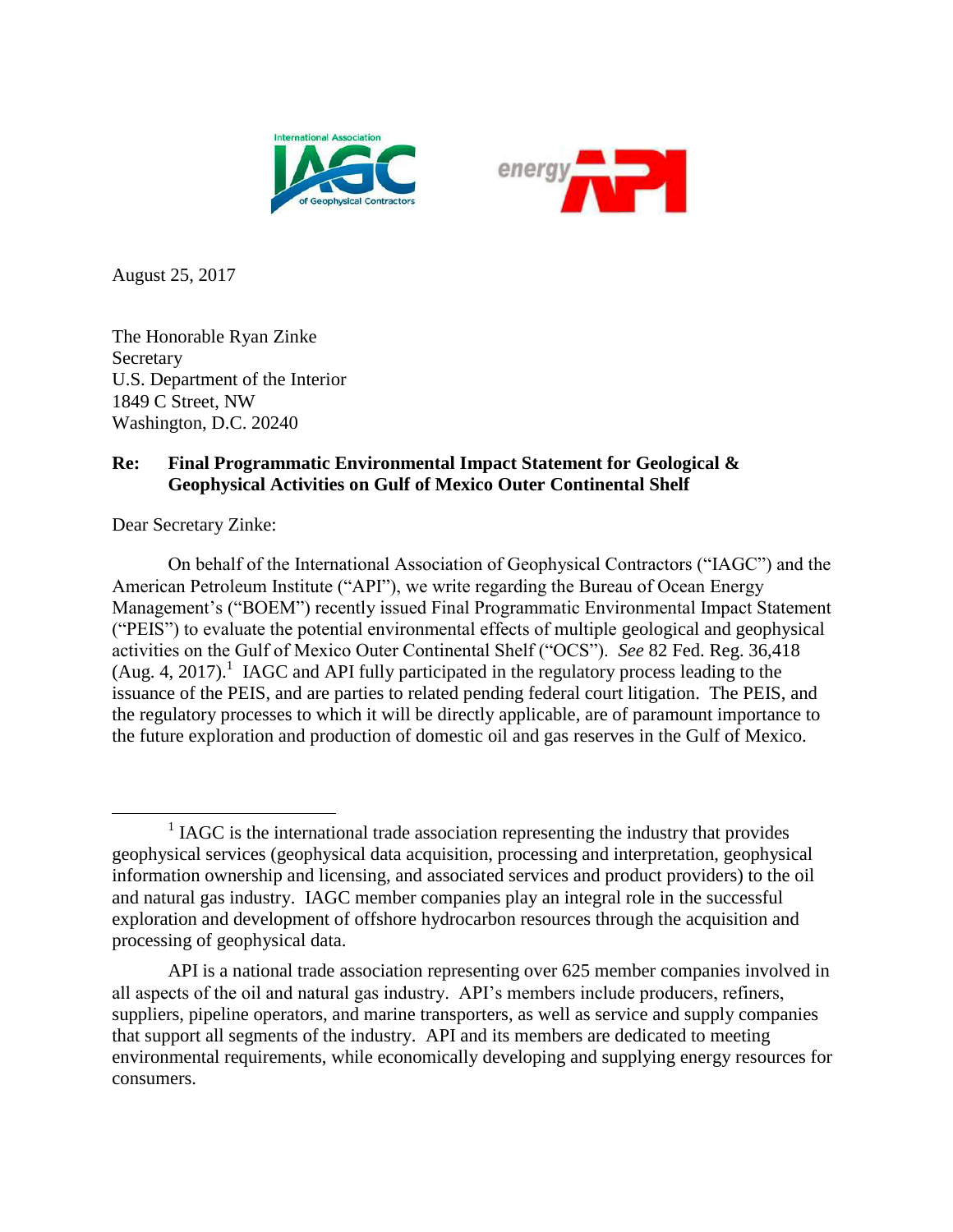With regret, we are compelled to express our disappointment with certain key aspects of the PEIS. Although BOEM did not acceptably respond to most of the detailed and well-intended comments we submitted on the draft version of the PEIS ("Draft PEIS"), we recognize that the agency has many competing priorities and that no EIS is "perfect" in the eyes of any given stakeholder. Accordingly, we have limited our comments below to three issues of extraordinary importance (without waiving our objections to other aspects of the PEIS). For the reasons discussed below and in our previous comments, a decision to sanction the findings of the PEIS will pose a serious threat to the Secretary's responsibility under OCSLA to make OCS resources available "for expeditious and orderly development" and "to meet the Nation's energy needs as rapidly as possible." 43 U.S.C. §§ 1332(3), 1802(2)(A).

*First*, BOEM has concluded that the effects of sound from seismic surveys on marine mammals in the Gulf of Mexico are "expected to be moderate." PEIS at 4-57. We continue to strongly disagree with this conclusion because it has no support in fact, science, or law, and contradicts a wealth of data and agency findings (including BOEM findings) demonstrating that seismic activities have had no detectable adverse impacts on marine mammal populations. BOEM's unsupported finding ultimately derives from an unlawful "worst case analysis" modeling exercise that BOEM has admitted does not accurately reflect, and substantially overestimates, the expected impacts. This departure from BOEM's long-held view is also at odds with the agency's own definition of the term "moderate," rendering the PEIS's findings internally contradictory. In Section I below, we emphasize the flaws in BOEM's approach and present a new technical analysis that further illustrates these flaws.

*Second*, BOEM's Preferred Alternative C includes a seasonal closure applicable to coastal waters in the Gulf of Mexico. As explained in Section II below, this proposed closure will inefficiently result in increased survey effort at a substantially higher cost to operators. Moreover, the proposed closure has no demonstrated scientific basis and will not benefit marine mammals, making any perceived speculative benefits of the closure vastly outweighed by the costs. Ultimately, this proposal will impede the ability of the United States to develop areas that likely contain very large quantities of natural gas that can be developed and produced with existing infrastructure.

*Third*, BOEM's Preferred Alternative C also includes a "newly introduced" protocol applicable to non-airgun high-resolution geophysical ("HRG") surveys ( $\leq 200$  kHz). For the reasons described in Section III below, this new protocol presents serious operational and cost concerns, it has not been fully vetted or analyzed, and it is not currently applied consistently (or applied at all) to a wide range of ocean users, including federal agencies.

For the reasons stated in our detailed comments on the Draft PEIS, we maintain that Alternative A is the only alternative that may be consistent with the best available science,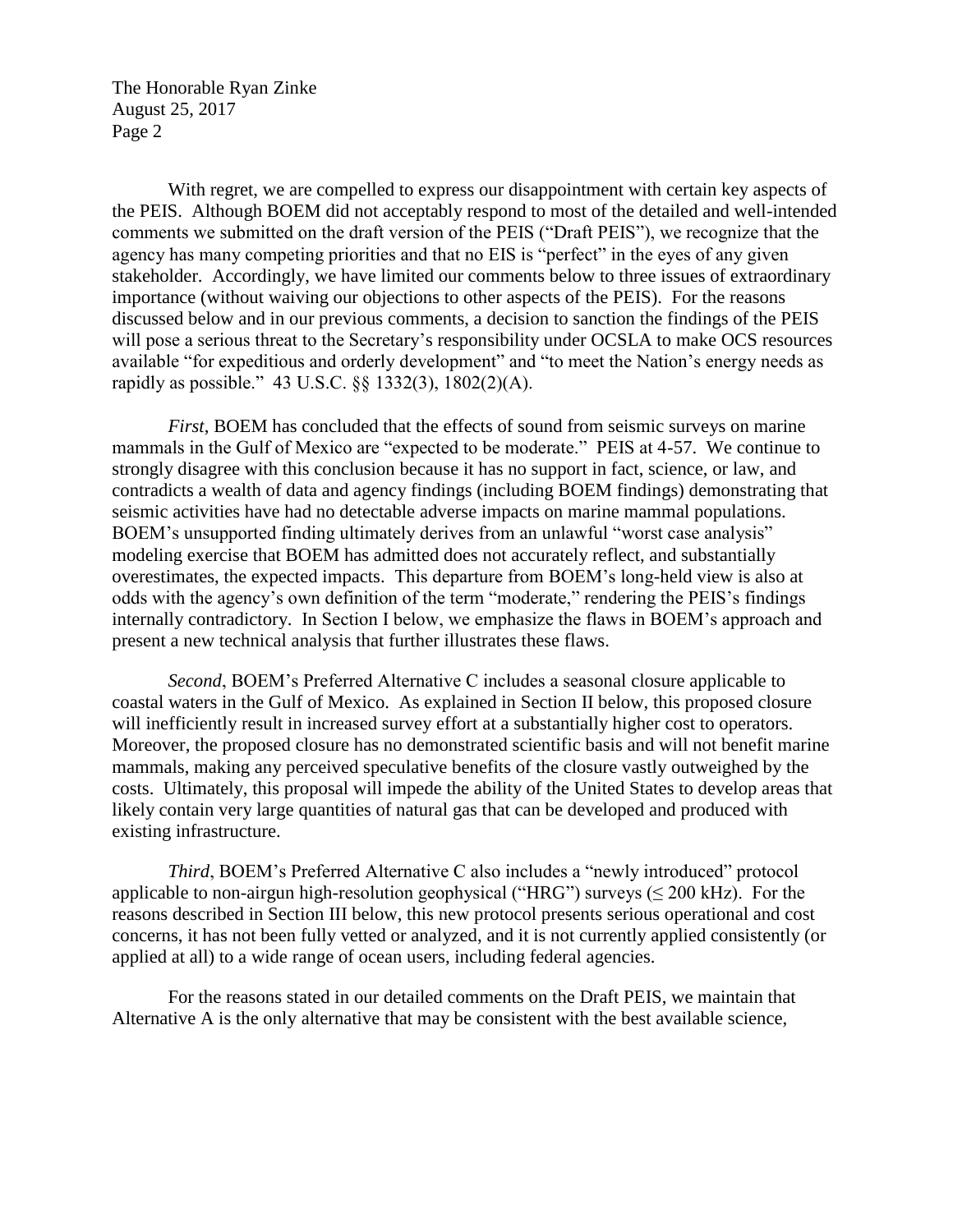$\overline{a}$ 

operational feasibility, and applicable  $law<sup>2</sup>$ . We continue to strongly object to all the other alternatives presented in the PEIS, including BOEM's Preferred Alternative C. Secondarily, should BOEM not adopt Alternative A, we may support Alternative C so long as the modifications recommended in this letter are adopted.<sup>3</sup>

We appreciate your consideration of the following comments. In these comments, we have provided detailed reasons to support our continuing objections regarding these three important issues, and we respectfully request that this information be taken into account as BOEM develops its Record of Decision ("ROD"). We also respectfully request that BOEM reconsider the comments stated in our Draft PEIS Letter, which, as explained below, were not sufficiently addressed by BOEM in the PEIS. Please include this letter (and its attachments) in BOEM's administrative record along with our Draft PEIS Letter.

# **I. The PEIS arbitrarily and unreasonably overestimates the impacts of seismic survey activities.**

In our Draft PEIS Letter, we provided criticism—supported by many pages of detailed technical data and explanation, and legal authorities—of BOEM's approach for modeling the potential impacts of seismic survey activities on marine mammal stocks. Specifically, we criticized BOEM's use of extremely conservative or "precautionary" data values in multiple places within the model used to estimate risk or "takes" that has the consequence of greatly overestimating the number of potential exposures to certain sound levels and thus creating an unrealistic outcome that goes beyond even a conventional "worst-case scenario" as a basis for making impact conclusions. *See* Draft PEIS Letter § III.B, Attachment A. As explained below, BOEM has failed to address the serious issues with its choice of input values for model used in the PEIS and BOEM's approach is further called into question by a new technical analysis. The overarching problem with BOEM's approach is that it results in an impact finding that is contrary to all impact findings that have ever been made by BOEM or any other agency regarding the potential effects of seismic surveys on marine mammals.

 $2^2$  For easy reference, we have enclosed a copy our Draft PEIS comment letter, dated November 29, 2016 ("Draft PEIS Letter").

<sup>3</sup> *See Great Old Broads for Wilderness v. Kimbell*, 709 F.3d 836, 854-55 (9th Cir. 2013) (modified alternative in ROD upheld because all relevant impacts analyzed in National Environmental Policy Act ("NEPA") document); *W. Watersheds Project v. BLM*, 721 F.3d 1264, 1277-78 (10th Cir. 2013) (same); *see also* PEIS, Appendix M at M-77 ("The PEIS is not the decision document under NEPA. Alternative selection will be provided in the ROD following publication of this Final Programmatic EIS.").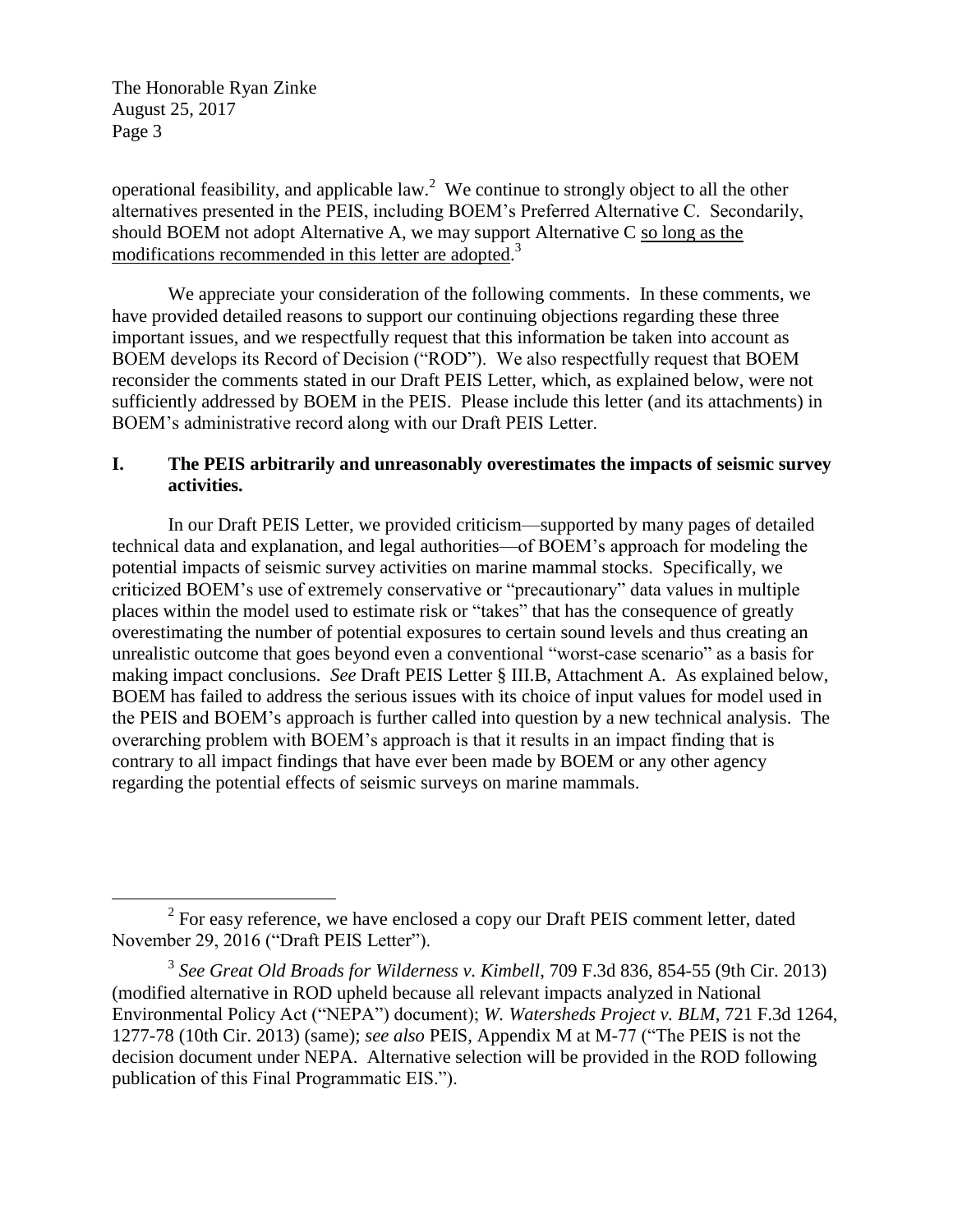### **A. The PEIS contains the same take estimation flaws as the Draft PEIS.**

Although the take estimates used to support the Draft PEIS were significantly flawed by the choice of exaggerated numbers entered into the model, BOEM transparently disclosed those flaws for the public's benefit. Specifically, BOEM admitted that the Draft PEIS presented an unrealistic worst-case assessment of the potential effects of seismic activities on marine mammals that was purposefully constructed to overestimate impact levels. BOEM explained:

> This estimate [of marine mammals exposed to sound] alone does not reflect BOEM's determination of the actual expected physical or behavioral impacts to marine mammals but rather an overly conservative upper limit because none of the mitigations examined in this Programmatic EIS were modeled. Biological significance to marine mammals is left to interpretation by the subject-matter experts.

Draft PEIS at 1-16 (emphasis added). BOEM further stated that the exposure estimates themselves "are based on acoustic and impact models that are, by their nature, conservative and complex" and that "[e]ach of the inputs into the models is purposely developed to be conservative, and this conservativeness accumulates throughout the analysis." *Id*. at 1-19. As a result, the exposure estimates were "higher than BOEM expects would actually occur in a real world environment." *Id*. (emphasis added); *id*. at 1-20 ("This estimate does not reflect an actual expectation that marine mammals will be injured or disturbed. It is an overly conservative estimate.").

BOEM went on to admit that using the exposure predictions based on multiple conservative assumptions as a basis for the effects analysis "requires accepting a worst-case scenario, which ultimately overestimates the numbers of 'take' under the [Marine Mammal Protection Act ("MMPA")] by equating those numbers with the exposures identified in the modeling rather than real world conditions." *Id*. (emphasis added). BOEM summarized these biases in no uncertain terms:

> The existing modeling largely does not account for uncertainty in the data inputs and also selects highly conservative data inputs. This bias often produces unrealistically high exposure numbers and "takes" that *exponentially* increase uncertainty throughout each step of the modeling. The modeling does not incorporate mitigation or risk reduction measures designed to limit exposure. The modeling is an overestimate and should be viewed with that understanding.

*Id*. at 4-47 (emphases added).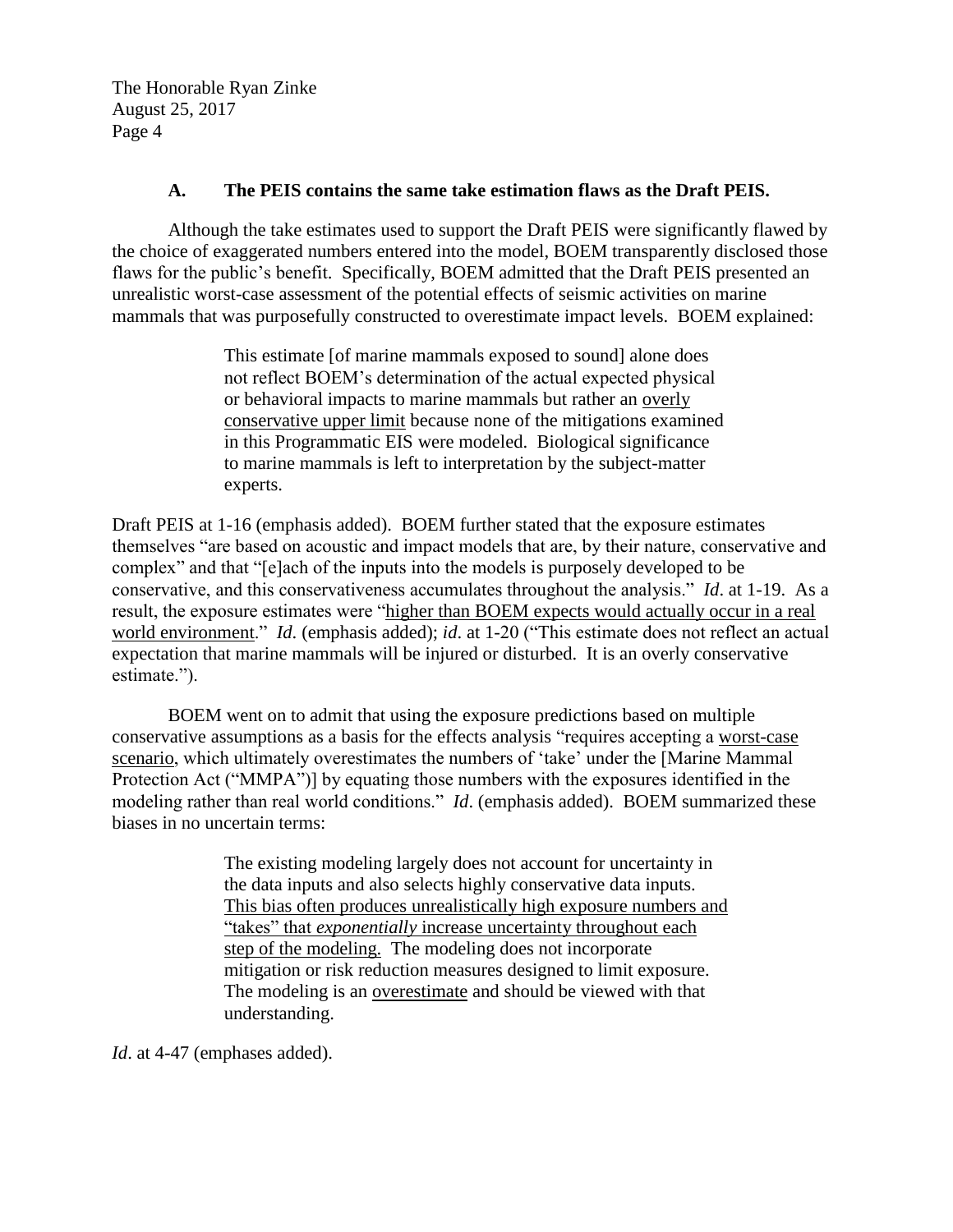$\overline{a}$ 

Our comments on the Draft PEIS explained in detail why BOEM's approach was unlawful. Draft PEIS Letter at III.B. Specifically, we explained that the direct and indirect effects evaluated in a NEPA document must be "caused by" the action, and indirect effects must be "reasonably foreseeable" (40 C.F.R. § 1508.8). In contrast, BOEM's analysis, by its own admission, considered effects that BOEM did not expect to be caused by the proposed action and that BOEM did not believe were reasonably foreseeable. We also explained how BOEM's approach violated binding precedent, which forbids "worst-case" NEPA analyses because they are "an unproductive and ineffective method of achieving [NEPA's] goals; one which can breed endless hypothesis and speculation." 51 Fed. Reg. 15,618 (Apr. 25, 1986); *Robertson v. Methow Valley Citizens Council*, 490 U.S. 332, 354-56 (1989) (U.S. Supreme Court confirming that worst-case analysis is no longer applicable).

In its PEIS, BOEM provides only generalized, non-specific responses to most of our comments and makes no meaningful changes to the  $PEIS<sup>4</sup>$ . For example, our detailed technical comments on the exposure modeling are addressed at pages M-276 through M-309 of Appendix M to the PEIS. As is readily apparent, many of BOEM's "responses" to those detailed comments (in many cases, paragraphs long) are single sentences implying that the comments have been addressed in revised Section 1.2.5 of the PEIS. However, Section 1.2.5 of the PEIS is very general and does not specifically address any of the detailed technical comments we provided. Most of BOEM's other responses to our technical comments on the exposure modeling are "canned" generic responses that also fail to address the specific issues we raised.

Making matters worse, apparently due to pressure from the National Marine Fisheries Service ("NMFS"), BOEM has scrubbed the PEIS to eliminate all of its previous disclosures regarding the overly conservative, "worst-case scenario" aspects of its modeling.<sup>5</sup> In other words, rather than address IAGC and API's well-supported technical and legal criticism by modifying its modeling analysis to better reflect real-world conditions, BOEM chose to leave the flawed modeling intact and to address the criticism by eliminating its previous disclosures. In contrast to those disclosures, BOEM now states that the "exposure estimates presented in the study and this Programmatic EIS are conservative but reasonable," even though no changes have been made to the modeling analysis that would justify this re-characterization. PEIS, Appendix

<sup>&</sup>lt;sup>4</sup> See 40 C.F.R. § 1502.9(b) (BOEM was required to "indicate the agency's response to the issues raised" in public comments); *id*. § 1503.4(a) (detailing agency's obligation to respond to comments on a draft EIS).

 $<sup>5</sup>$  As Appendix M reflects, NMFS made numerous comments criticizing—without</sup> supporting information—BOEM's transparent disclosures regarding the significant assumptions and limitations of the exposure modeling. In an apparent effort to ensure that NMFS would adopt the PEIS, BOEM erased its disclosures from the PEIS and re-characterized the exposure modeling as NMFS requested. BOEM has also apparently included mitigation measures, such the Coastal Closure, not because the best available information supports those measures but rather to "keep[] with the spirit of the precautionary principle." PEIS, Appendix M at M-187.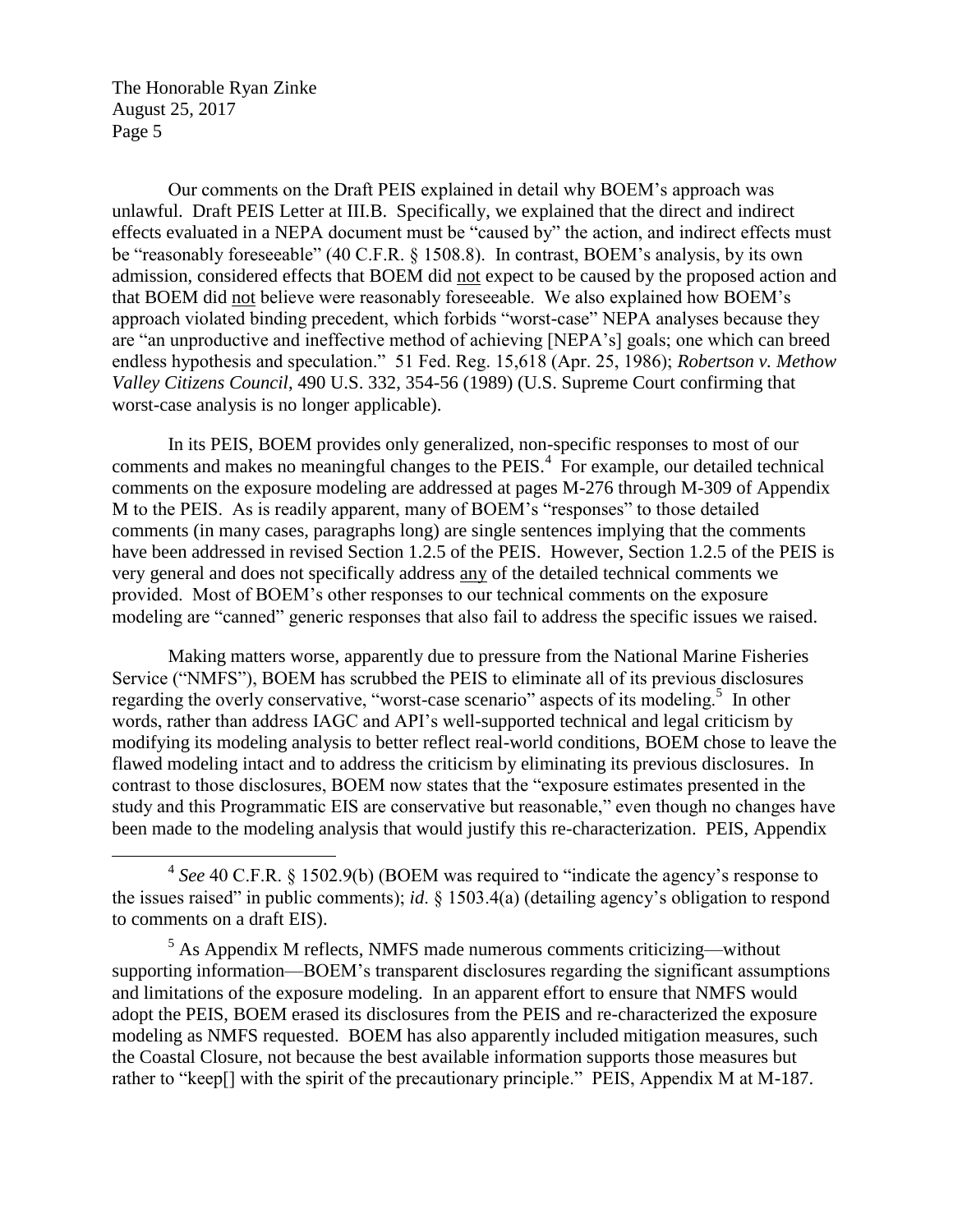M at M-182. BOEM also removed all references to the words "worst case" from the PEIS without any modification to the modeling assumptions. As BOEM now states:

> At this stage, the modeling used the best available data to support assumptions and inputs. For this Programmatic EIS, the existing modeling outputs fully inform the potential range of exposures, with a reasonable margin of conservatism over the 10-year timeframe of this analysis. . . . There were some erroneous occurrences of 'worst case' in Appendix D, and they have been removed and/or clarified. Chapter 1.2.5 has been revised to provide clarity on the modeling effort. While the modeling results may be conservative, they are the most credible, science-based information available at this time.

*Id*. at M-46; *see id*. ("While this analysis required some professional judgement [sic] by the subject-matter experts, the resulting impact conclusions remain credible in light of the available scientific record.").

The re-characterizations in the PEIS cannot be reconciled with the disclosures BOEM provided in the Draft PEIS. As BOEM admitted in its Draft PEIS, the effects analysis is almost exclusively based upon a modeling exercise that uses a cascading series of conservatively biased assumptions for all uncertain parameter inputs. These assumptions lead to accumulating bias as the cumulative conservative assumptions add up to increasingly unlikely statistical probabilities that are not—as BOEM recognized in the Draft PEIS—representative of real-world conditions. These modeling flaws persist in the PEIS, as do the resulting legal infirmities. The new analysis described below further demonstrates the overly conservative, "worst-case" nature of the PEIS modeling.

# **B. A new technical analysis emphasizes the flaws in the PEIS exposure modeling.**

To further illustrate the problems described in our earlier comments, IAGC and API requested and received permission from both BOEM and NMFS to engage the same contractor that performed the Draft PEIS modeling (JASCO Applied Sciences ("JASCO")) to run the same model, with the same data, but with certain alterations. While the model contains dozens of variables, and precautionary assumptions were exercised by BOEM and NMFS for a large number of those variables, this new analysis performs minor alterations to only four or five variables to illustrate the dramatic consequences of redundantly applied precaution in a large, complex, multivariate model. We have enclosed a copy of the report documenting this new analysis (the "Model Analysis").

The Model Analysis selects four variables to be changed from the values used in the PEIS to values that are more representative of the central or most likely tendency. These four variables are sound source size, marine mammal densities, aversion, and mitigation. The cover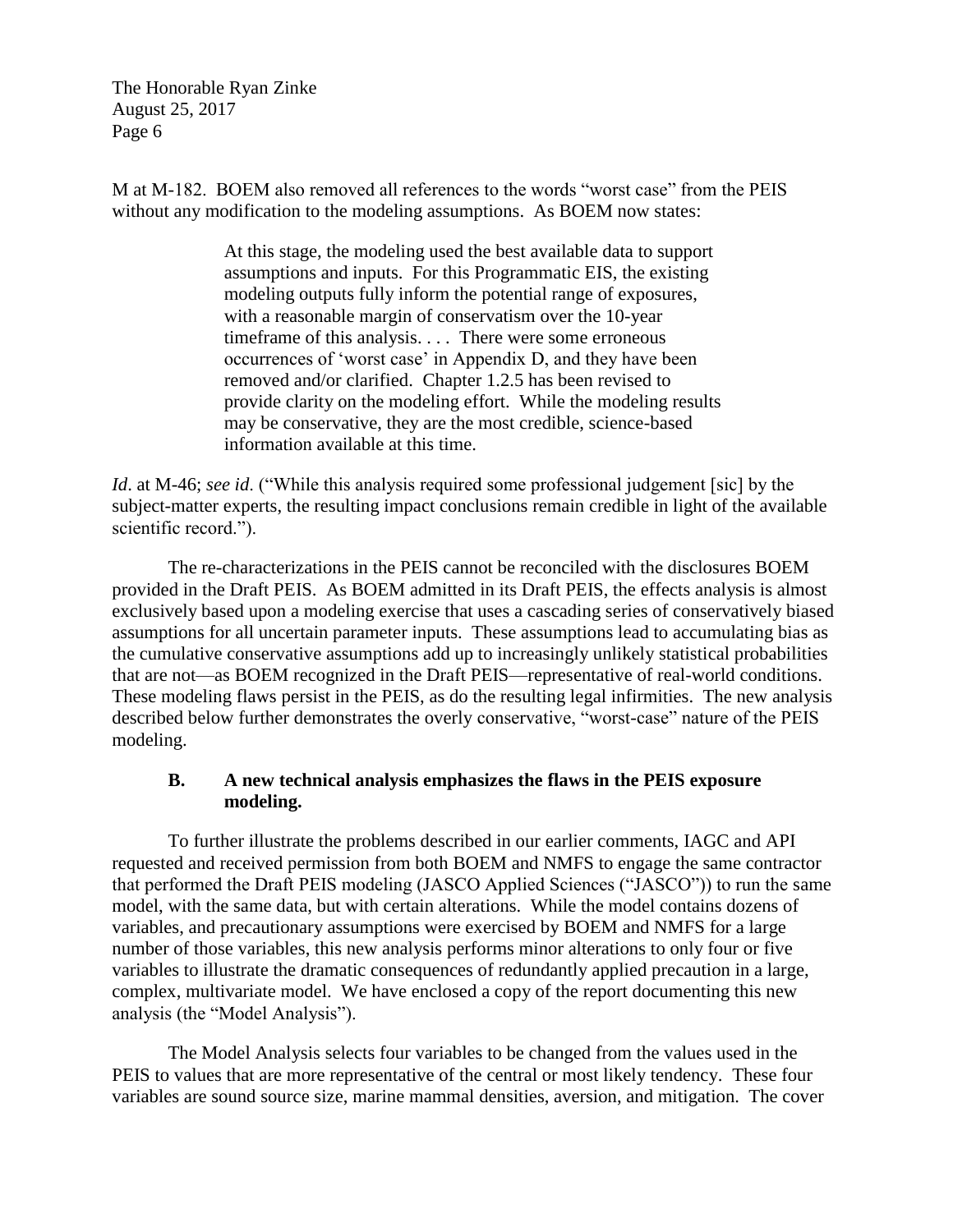letter included with the Model Analysis explains why each of these variables was chosen. In short, an alternative sound source was chosen because the value used in the PEIS model reflects the extreme upper end of array sizes in the Gulf of Mexico. The Model Analysis uses a real, commonly used array that roughly reflects the mean of the array sizes used in the Gulf. Alternative marine mammal densities were chosen because values used by the PEIS modeling are, in some cases, extremely different than historical values, consistently greater than historical values, and based on an as-yet untested predictive model. The Model Analysis uses density values half-way between the values applied in the PEIS and the densities formally reported by NMFS as a reasonable compromise in the face of scientific uncertainty. Modeling of aversion was chosen because behavioral avoidance or movement away from a sound source is a well-documented and significant factor influencing the number of potential marine mammal exposures, but it is not accounted for in the PEIS modeling. Finally, the application of shutdowns as a mitigation measure was chosen because it is known that this commonly employed mitigation measure likely reduces the number of marine mammal exposures, but the beneficial effects of mitigation were also not accounted for in the PEIS modeling.

Additionally, in a separate and independent JASCO analysis funded by NMFS, the 2016 Technical Guidance for Assessing the Effects of Anthropogenic Sound on Marine Mammal Hearing were applied to the Draft PEIS model to illustrate the difference in model outcome created by changing risk threshold criteria alone. The NOAA 2016 criteria were not used in the Draft PEIS but are applied in the PEIS. JASCO was given permission by NMFS to include the updated threshold criteria with the four updated variables (described above), and those combined results are presented in Tables 15 (for NOAA 2016 sound pressure level ["SPL"]-based thresholds) and 16 (for NOAA 2016 sound exposure level ["SEL"]-based thresholds) in the Model Analysis, which are reproduced below for easy reference.

[Continued on next page]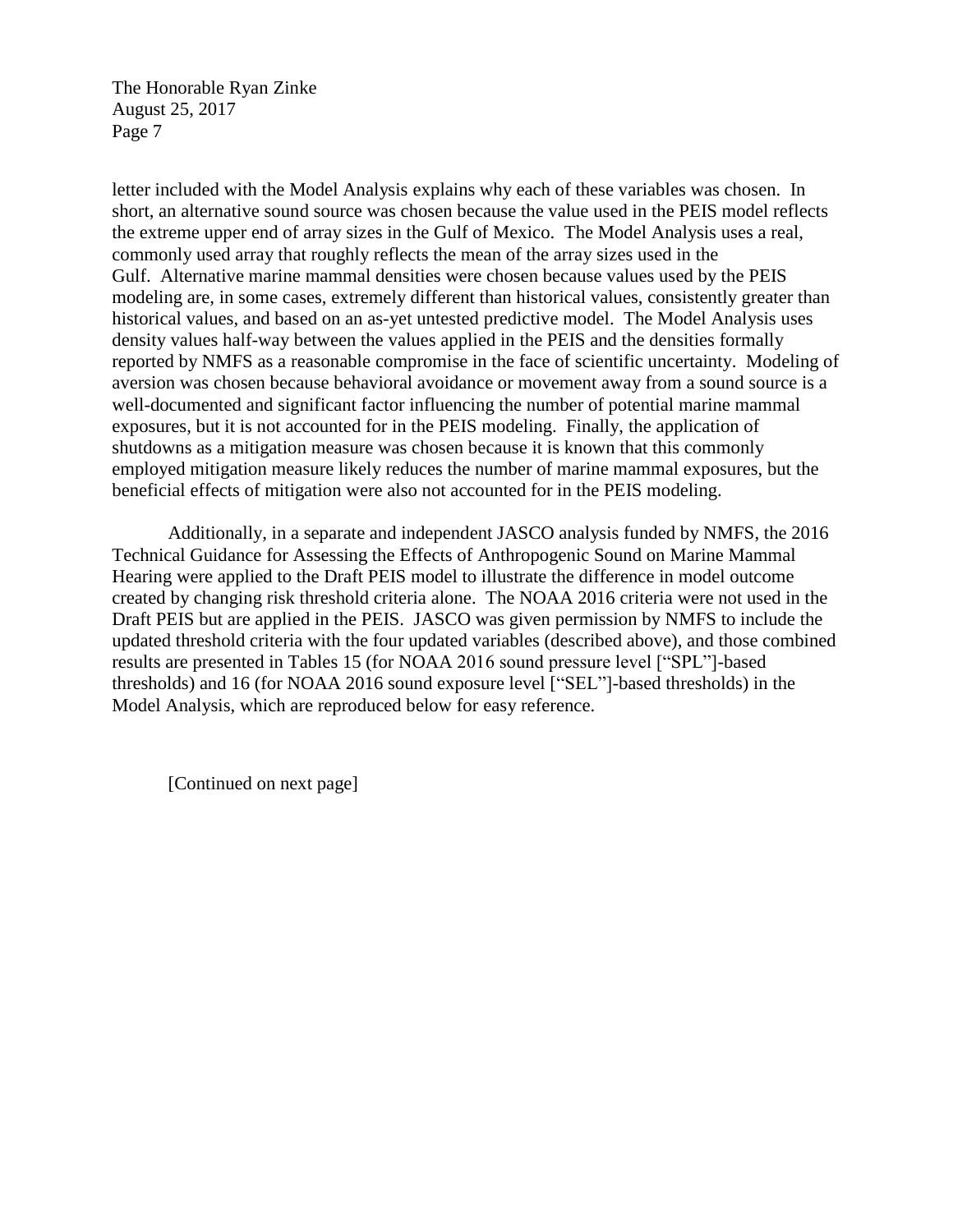Table 15. Number individual animals estimated to exceed peak SPL threshold over a decade for all surveys and zones (rounded to nearest integer). The Draft PEIS used 180 dB rms SPL as the threshold for injury, the Final PEIS uses NOAA's Technical Guidance (NMFS 2016).

| <b>Species</b>            | <b>PEIS</b>                                        |                  | 4130 in <sup>3</sup> array, NMFS 2016 |          |                     |          |  |
|---------------------------|----------------------------------------------------|------------------|---------------------------------------|----------|---------------------|----------|--|
|                           | 8000 in <sup>3</sup> , no aversion, PEIS densities |                  | <b>PFIS</b> densities                 |          | Alternate densities |          |  |
|                           | 180 dB SPL                                         | <b>NMFS 2016</b> | No aversion                           | Aversion | No aversion         | Aversion |  |
| Cuvier's beaked whales    | 51655                                              | 425              |                                       | 0        | $\Omega$            | 0        |  |
| Bottlenose dolphins       | 2743723                                            | 22841            | 436                                   | 73       | 432                 | 73       |  |
| Bryde's whales            | 589                                                | 32               | 9                                     | 7        | 2                   |          |  |
| Kogia spp.                | 30620                                              | 29171            | 13956                                 | 8221     | 6963                | 4102     |  |
| Short-finned pilot whales | 25182                                              | 506              | 0                                     |          | 0                   |          |  |
| Sperm whales              | 81239                                              | 350              | 8                                     |          | 4                   | 3        |  |

Table 16. Number individual animals estimated to exceed SEL threshold over a decade for all surveys and zones (rounded to nearest integer). The Draft PEIS used 180 dB rms SPL as the threshold for injury, the Final PEIS uses NOAA's Technical Guidance (NMFS 2016).

| <b>Species</b>            | <b>PEIS</b>                                        |                  | 4130 in <sup>3</sup> array, NMFS 2016 |          |                     |          |  |
|---------------------------|----------------------------------------------------|------------------|---------------------------------------|----------|---------------------|----------|--|
|                           | 8000 in <sup>3</sup> , no aversion, PEIS densities |                  | <b>PEIS</b> densities                 |          | Alternate densities |          |  |
|                           | 180 dB SPL                                         | <b>NMFS 2016</b> | No aversion                           | Aversion | No aversion         | Aversion |  |
| Cuvier's beaked whales    | 51655                                              |                  | 0                                     | 0        | 0                   | 0        |  |
| Bottlenose dolphins       | 2743723                                            | 95               | 0                                     | 0        | 0                   | 0        |  |
| Bryde's whales            | 589                                                | 152              | 62                                    | 57       | 11                  | 10       |  |
| Kogia spp.                | 30620                                              | 108              | 0                                     | 8        | 0                   |          |  |
| Short-finned pilot whales | 25182                                              | 0                | 0                                     | 0        | 0                   | 0        |  |
| Sperm whales              | 81239                                              | 0                | 0                                     | 0        |                     | 0        |  |

The tables above reflect the sequence in which the individual variables are run in the model, making it less easy to see the relative contributions of each variable, but the bottom line is clear: changing only five values to numbers that are only slightly different from those used in the Draft PEIS or PEIS changes the estimated number of Level A takes from tens of thousands or even millions to *a few hundred takes, or in many cases zero takes*. The respective estimates of bottlenose dolphin takes are especially revealing, and further emphasize the lack of support for the Coastal Closure (as discussed in Section II, below). This simple, partial re-modeling study demonstrates that it is not realistic or appropriate to apply the same logic about precaution and scientific uncertainty to an entire multivariate model as has historically been applied to single, stand-alone variables. For example, if there is uncertainty about the actual population size of *Kogia* in the Gulf of Mexico, it may be appropriate to select a higher number than the best available (Stock Assessment Report) population estimate when addressing a simple singlevariable issue, such as fishery bycatch. However, when that precautionary inflation of population data is combined with precaution about behavioral response, mitigation effectiveness, acoustic exposure and hearing risk threshold, the outcome becomes unrealistic due to the mathematical interactions of the inflated values in the model.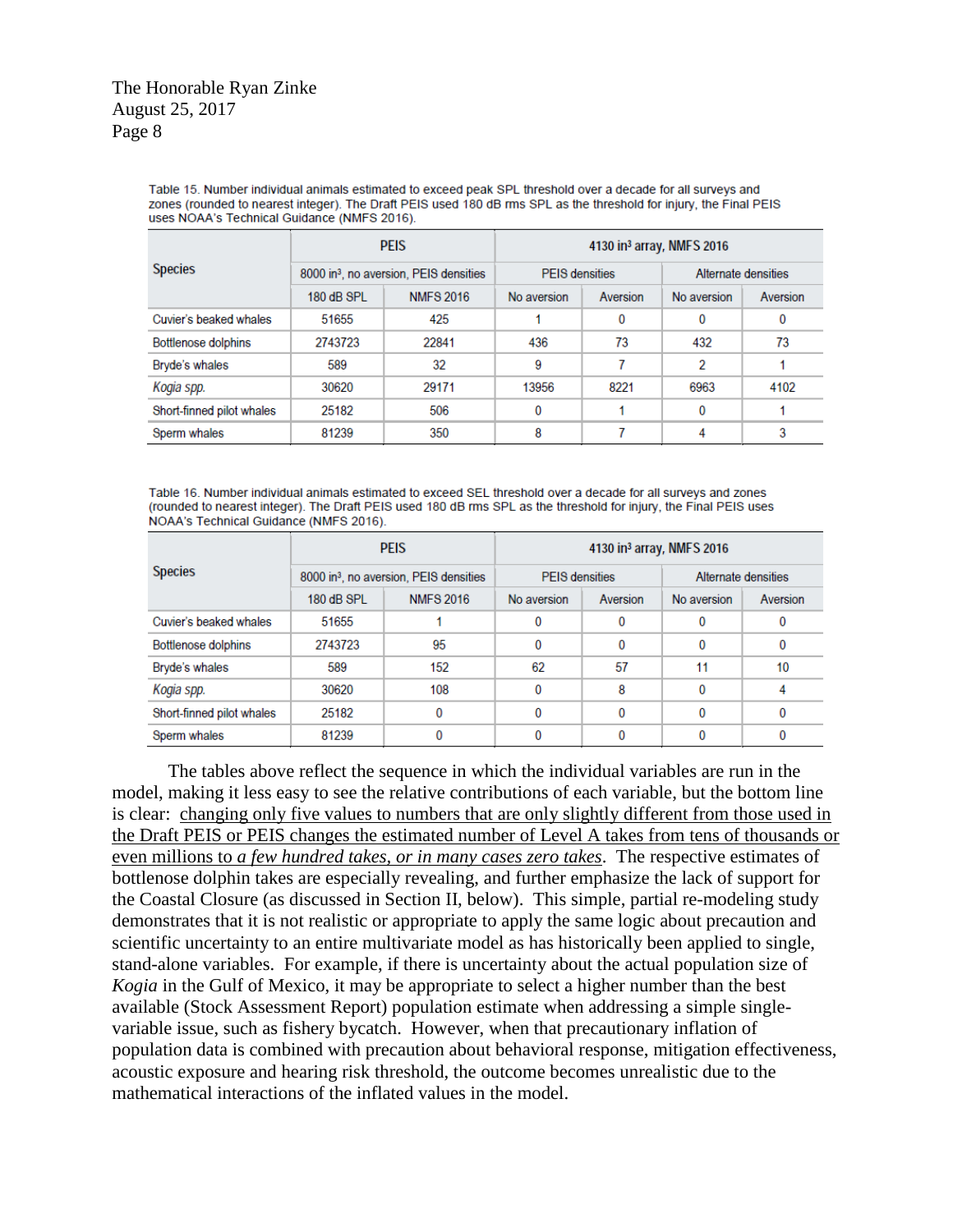$\overline{a}$ 

This problem is not unique to the modeling of potential risk to marine mammals from underwater sound. It has been encountered in many complex multivariate models used in other scenarios, such as medicine, weather prediction, and aircraft safety. There are methods for incorporating conservatism or "precaution" due to scientific uncertainty, but they are applied at the end of the modeling exercise, not to every variable used in the modeling. In such cases, the model is run with best available science or measures of central or most likely tendency to arrive at a best estimate of the most likely outcome. In other words, instead of estimating that there will be 51,565 Level A takes of beaked whales over 10 years of seismic survey activity, one would use the more realistic estimate of zero to one take, based on most likely values, and increase that estimate to perhaps 10 or 20 takes to account for uncertainty. There are sophisticated mathematical tools for quantifying the uncertainties in the component variables and deriving a correction factor to apply to the end product.<sup>6</sup>

At present, there is tremendous confusion among advocacy groups, the media, and the public that results from mistakenly assuming that an estimate of, for example, 51,565 Level A beaked whale takes is the actual, most likely expected outcome, when, as demonstrated above, the actual, most likely expected outcome is zero. IAGC and API understand that scientific uncertainty and uncertainty about future survey activities may call for some reasonable amount of "buffering" in the agency's impact predictions. However, the best practice for handling such uncertainty calls for first estimating the most likely outcome based on the best available science and then making a separate decision about what level of additional "buffering" conservatism is required to account for anticipated uncertainties.

As demonstrated above and in the Model Analysis, an approach that applies conservative changes (in extreme fashion) to every variable used in a multivariate model results in endproduct estimates that are, literally, millions of times greater than estimates based on variables that are representative of the average or most likely value. The Model Analysis shows, in plain terms, why BOEM's original disclosures about the modeling flaws in the Draft PEIS were correct and, correspondingly, why its re-characterizations of that modeling in the PEIS are erroneous.

# **C. BOEM's finding that seismic surveys in the Gulf of Mexico may have "moderate" impacts on marine mammals is unprecedented and unsupported.**

For over 40 years, the federal government and academic scientists have studied the potential impacts of seismic survey activities on marine mammals, and have concluded that any such potential impacts are insignificant. These findings have been publicly reaffirmed by BOEM

<sup>6</sup> *See, e.g.*, Gregory K., G. Bibbo, and J.E. Pattison. 2005. A standard approach to measurement uncertainties for scientists and engineers in medicine. Australas. Phys. Eng. Sci. Med. 2005 Jun; 28 (2): 131-139. PMID 16060321.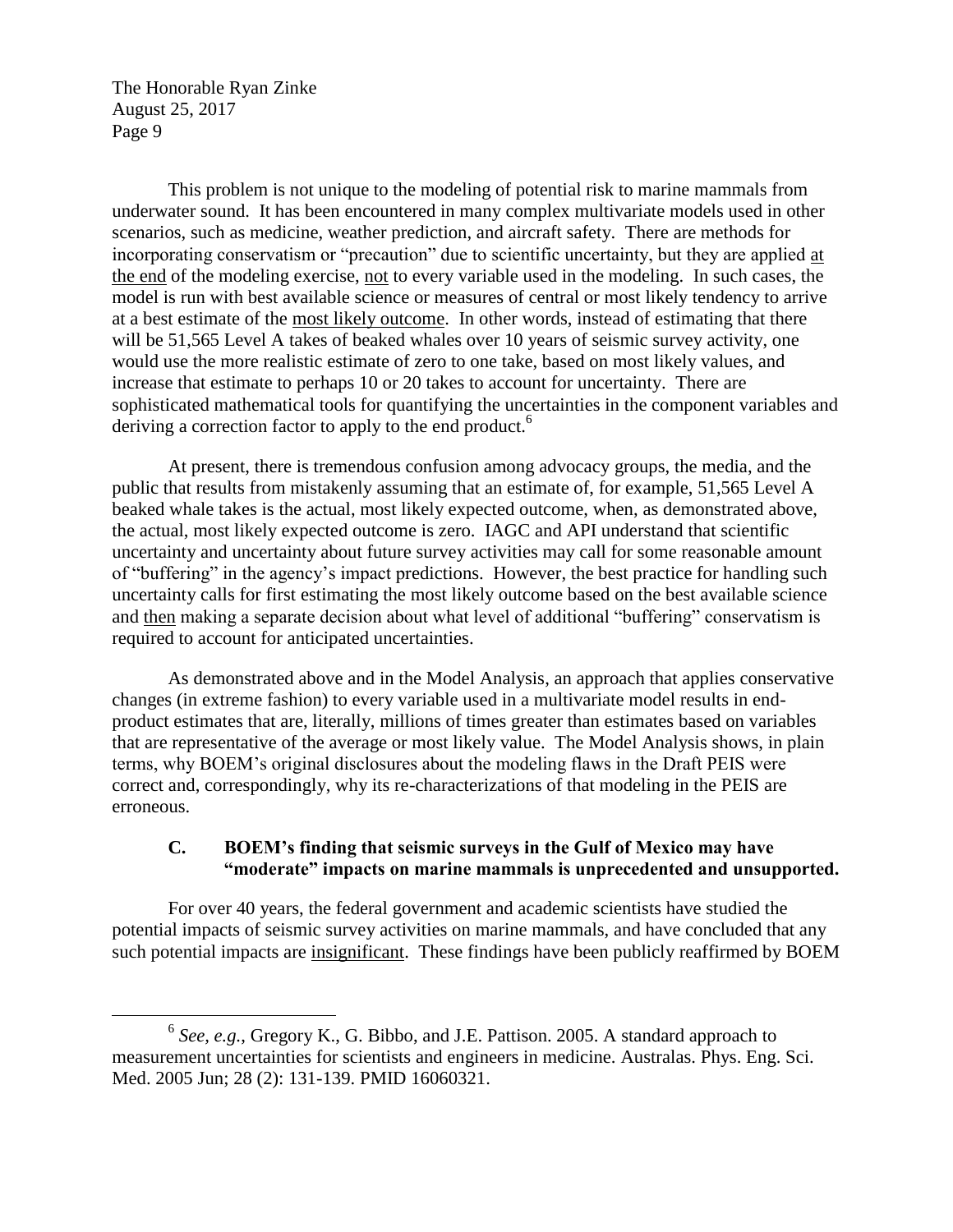$\overline{a}$ 

on multiple occasions and are documented in detail in our comments on the Draft PEIS. As BOEM has stated:

> To date, there has been no documented scientific evidence of noise from air guns used in geological and geophysical (G&G) seismic activities adversely affecting marine animal populations or coastal communities. This technology has been used for more than 30 years around the world. It is still used in U.S. waters off of the Gulf of Mexico with no known detrimental impact to marine animal populations or to commercial fishing.

*In* <http://www.boem.gov/BOEM-Science-Note-August-2014/> (*Science Notes*, Aug. 22, 2014); *see also* Draft PEIS Letter § III.B.3.

Despite this well-established precedent, the PEIS retains the Draft PEIS's flawed conclusion that seismic survey activities in the Gulf of Mexico may have "moderate" effects on marine mammals. For all of the reasons stated in our earlier comments, this finding is unsupported, arbitrary, and not consistent with the best available science. Indeed, this finding is made possible only by applying the unlawful worst-case, overly conservative modeling approach addressed above. This unprecedented impact finding, based on inaccurate modeling that BOEM previously stated does not present the effects that are actually expected, will have tangible, serious, and negative future implications as this PEIS will be used to support BOEM permitting decisions and NMFS incidental take authorizations.<sup>7</sup>

For all of the reasons stated above, we respectfully request that BOEM reconsider the detailed comments we provided on the Draft PEIS, as well as those above, including the Model Analysis, and appropriately modify the modeling and associated impact estimates. Alternatively, if BOEM plans to proceed with the flawed modeling approach, it is imperative that the ROD clearly and accurately disclose all of the modeling assumptions in plain, transparent terms so that the public is made fully aware that the PEIS model produces a worst-case, overly precautionary assessment that does not reflect the impacts that are expected to occur.

 $7$  The "moderate" finding is also based on a flawed application of the PEIS's impact criteria. "Minor" impacts are defined as "detectable, short term, extensive or localized, but less than severe." PEIS at 4-8. The PEIS states that "[i]mpacts to marine mammals from deeppenetration seismic airgun surveys result in extensive (i.e., affecting large numbers of individuals), short-term but not severe impacts," but erroneously concludes that this is a "moderate" impact when, in fact, this corresponds to the "minor" impact definition. *Id*. at 4-125 (emphases added). Under the PEIS definitions, a non-severe impact is only "moderate" if it is "long lasting" (*id*. at 4-8), but BOEM has concluded, consistent with a wealth of available information, that the impacts of seismic activities are, at most, "short-term." *Id*. at 4-125.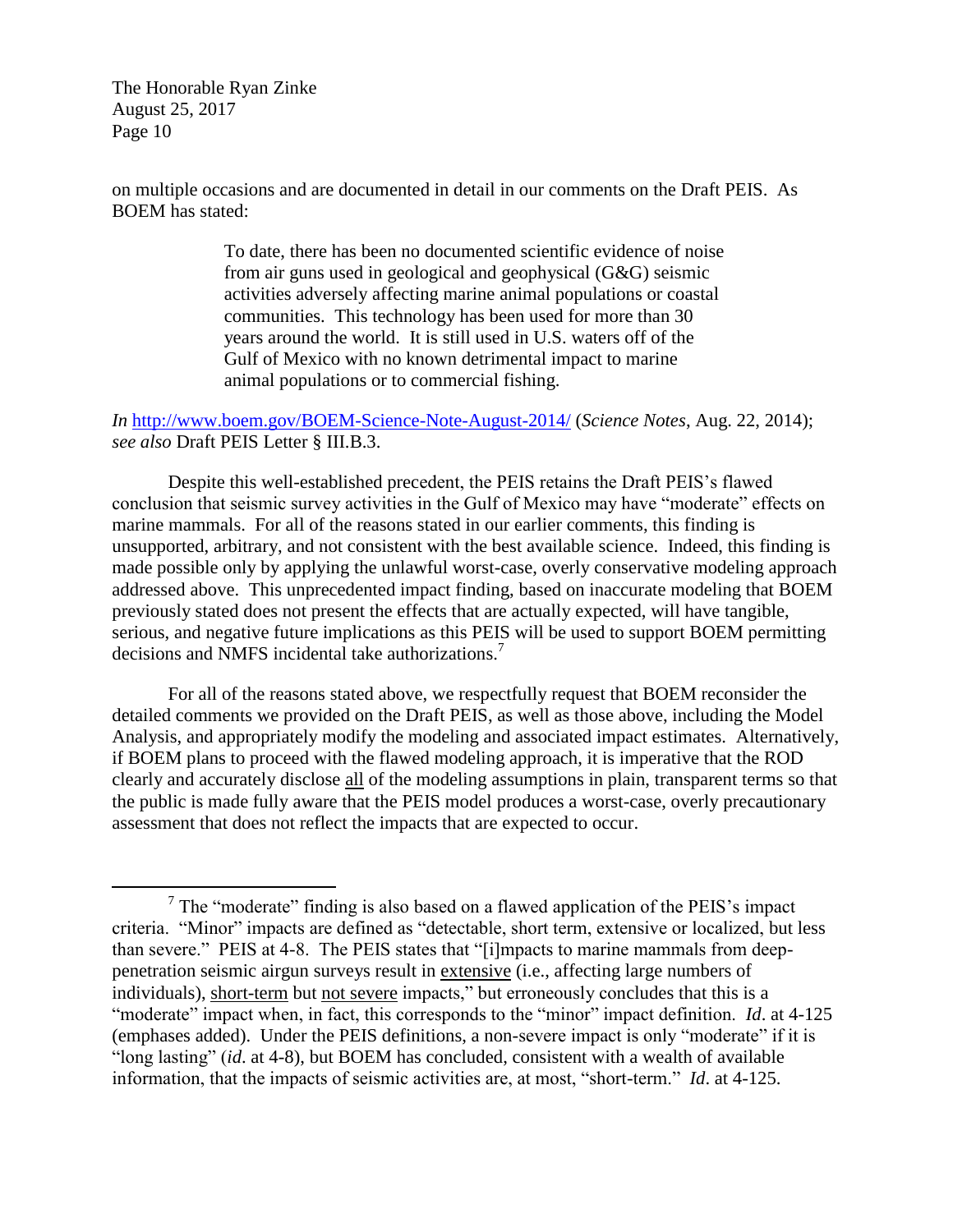$\overline{a}$ 

# **II. Alternative C's proposed seasonal coastal closure is arbitrary and unsupported, and will have adverse economic and operational consequences.**

Alternative C includes a proposed seasonal closure applicable to all seismic activities for all coastal waters in the Gulf of Mexico shoreward of the 20-meter isobath between February 1 and May 31 ("Coastal Closure"). BOEM states that the Coastal Closure is intended to "afford protection to individual members of the bay, sound, and estuary stocks during their calving season, as well as coastal stocks of common bottlenose dolphins, Atlantic spotted dolphins, and individual manatees that may occur in coastal and inshore waters." PEIS at xvii. However, as explained below, the Coastal Closure is not supported by the best available science, will increase exposure estimates for other marine mammal stocks, and will have significant adverse economic and operational consequences. Moreover, according to BOEM's own conclusions, all of the additional mitigation measures included in Alternative C would not reduce the overall level of impacts compared to Alternative A.

*First*, the genesis of the Coastal Closure is a term in the settlement agreement executed among the parties in pending litigation ("Settlement Agreement").<sup>8</sup> Although API and IAGC disagree that this nearshore restriction was appropriate or necessary, the rationale for the restriction was in response to coastal bottlenose dolphin strandings and mortalities (*i.e.*, the northern Gulf of Mexico unusual mortality event ("UME")). However, the UME has since been closed.<sup>9</sup> Moreover, none of the strandings or deaths in the UME has been attributed to deep penetration seismic survey activities. *See* PEIS at 2-13. Instead, recent research demonstrates that seismic impulses at even higher thresholds fail to induce even temporary threshold shifts in dolphin hearing. *See* Finneran et al. (2015). No relevant scientific evidence supports a further restriction of deep penetration seismic surveys in coastal areas or suggests that such a restriction would result in any meaningful benefit to coastal bottlenose dolphin populations, and no contrary evidence or meaningful response is provided by BOEM in the PEIS.<sup>10</sup>

<sup>9</sup> See [http://www.nmfs.noaa.gov/pr/health/mmume/cetacean\\_gulfofmexico.htm.](http://www.nmfs.noaa.gov/pr/health/mmume/cetacean_gulfofmexico.htm)

 $10$  There are no data to suggest that seismic-generated sound negatively impacts the bottlenose dolphin population in general or the mother-calf pairs in particular, and it is equally, if not more, plausible that the animals are completely unaffected by the sound. Moreover, as

(continued . . .)

<sup>8</sup> *See NRDC et al. v. Jewell et al*., No. 2:10-cv-01882 (E.D. La.) (Dkts. 118-2 and 127-2); *see also id*. at Dkt. 118-2, Section IX ("Intervenor-Defendants do not agree that all of the measures described in paragraph IX.A and IX.B are feasible or appropriate. Intervenor-Defendants shall be free to challenge any such measures should one or more of the Federal Defendants develop and implement them."); *id*. at Dkt. 127-2, Section G ("The terms of this Stipulation have been agreed to for purposes of compromise. No party concedes by entering into this Stipulation that any of the permit requirements described above are warranted by scientific evidence or should be imposed after the Stay expires, or that these requirements are sufficient to achieve legal compliance or reduce biological risk over the long term.").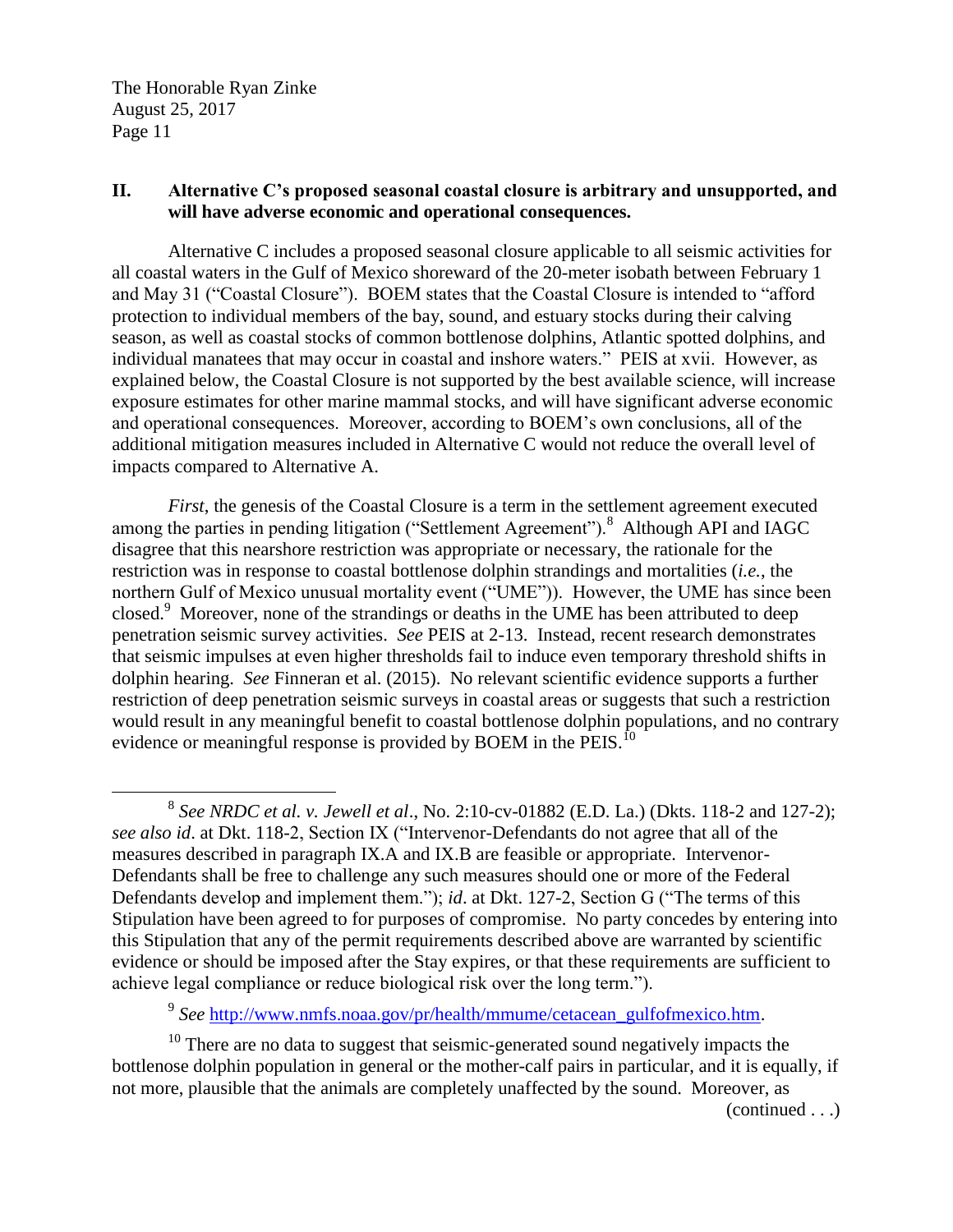*Second*, another rationale for the nearshore restriction contained in the Settlement Agreement was that seismic activity is supposedly an additional stressor to an already stressed bottlenose dolphin population in the UME, and that such additional stress may impact dolphin breeding rates. However, there is no evidence that sound from deep penetration seismic surveys contributes in any way to dolphin late-term pregnancy complications or perinatal and postnatal responses that would lead to increased calf mortality, or UMEs. *See* Litz et al. (2014); Venn-Watson et al. (2015).

*Third*, BOEM finds that the Coastal Closure could result in higher exposure numbers for some marine mammal stocks if seismic activity increases outside the closed area. Specifically, PEIS Section 4.2.4.1.1 states that, in zones 1 and 2, all species other than bottlenose dolphins have increased exposure estimates as a result of the Coastal Closure. In zone 3, Atlantic spotted dolphins (among others) show increased exposure estimates, and manatees show little or no change, in response to the Coastal Closure. *Id*. According to BOEM's analyses, the Coastal Closure will increase the potential effects on numerous marine mammal stocks while providing no established benefits to coastal bottlenose dolphins.

*Fourth*, the Coastal Closure contradicts actions that BOEM has recently taken to incentivize shallow-water Gulf of Mexico prospects. Specifically, BOEM has dramatically lowered the royalty rate for shallow-water production in an effort to improve the economic case for drilling in those areas.<sup>11</sup> Thus, on one hand, BOEM is taking action to encourage interest in shallow-water coastal prospects and, on the other hand, BOEM has proposed to enact a seasonal closure in these very areas, which, as explained below, will significantly discourage interest and the ability to identify those prospects. We encourage BOEM to ensure that the forthcoming ROD does not undermine other policy actions that BOEM has already taken.

*Finally*, the Coastal Closure will have substantial negative economic and operational consequences. There are many unleased blocks within the area covered by the Coastal Closure. Because existing seismic data in these areas is outdated and inadequate to inform decisions regarding future lease sales, the Coastal Closure will impede industry's and BOEM's evaluations of blocks for future lease sales. As addressed below, the Coastal Closure significantly increases the likelihood that an affected deep penetration seismic survey will not be completed within its one-year permit term, thereby increasing the overall number of surveys that will need to be conducted, increasing costs, and decreasing overall efficiency.

 $\overline{a}$ 

<sup>(. . .</sup> continued)

demonstrated in Section I.B above, modeling of potential acoustic exposures, based on most likely (as opposed to worst-case) assumptions, shows that bottlenose dolphin exposure to seismic sound will be minimal. The fact that these populations may be affected by coastal pollution, vessel traffic in the estuaries, or endemic diseases is not a basis for restricting an activity that has no demonstrated adverse effect.

<sup>&</sup>lt;sup>11</sup> See [https://www.boem.gov/note07062017/.](https://www.boem.gov/note07062017/)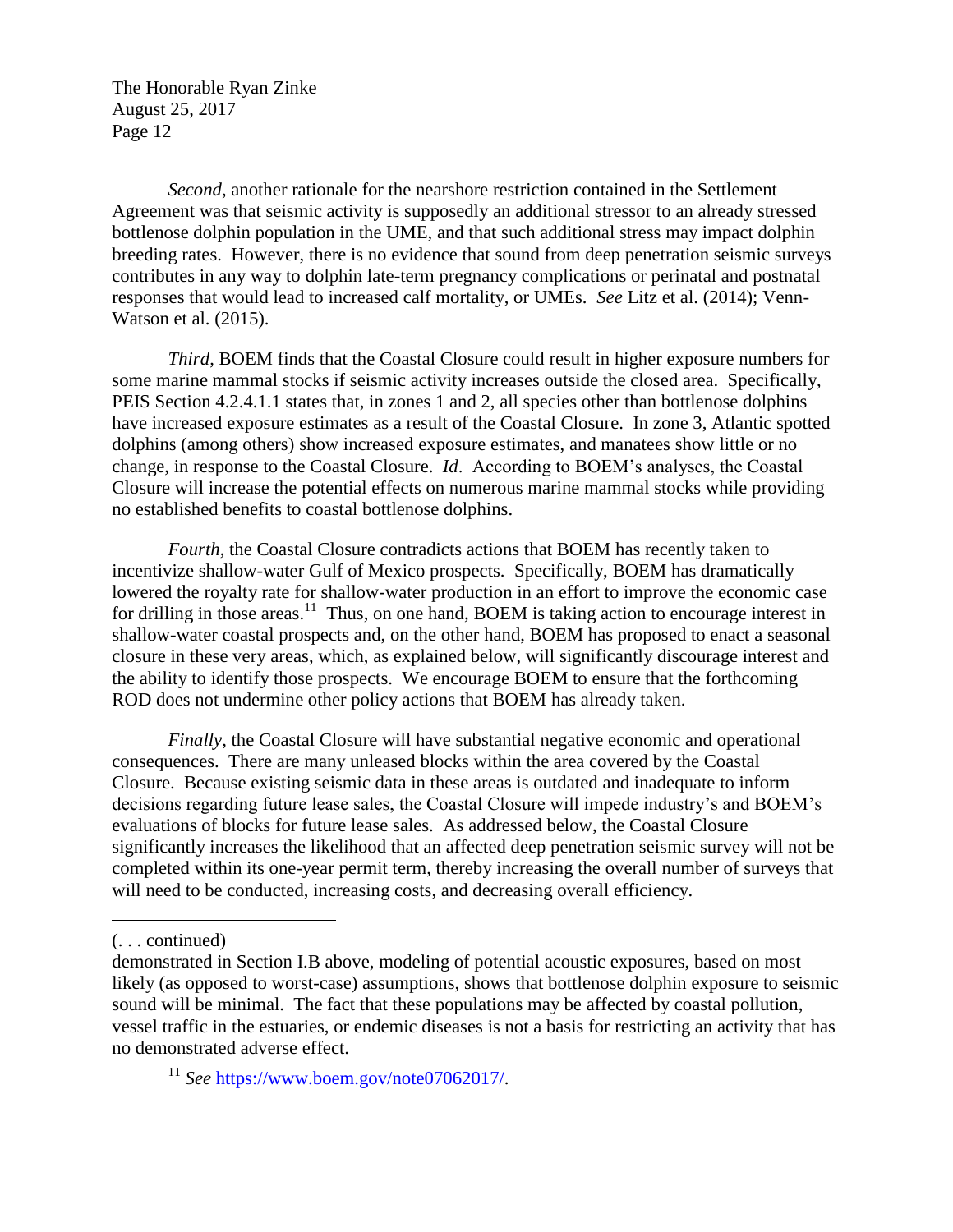$\overline{a}$ 

BOEM incorrectly assumes that the Coastal Closure "is unlikely to affect the total level of survey effort because the survey effort may shift to seasons in which the coastal areas are available for exploration and would likely survey outside these areas during the closed seasons." PEIS at 4-89, 4-90. The enormous, mostly unexplored area covered by the Coastal Closure requires certain specialized surveys—full azimuth, long offset, deep data seismic. The coastal offshore areas of Louisiana and Eastern Texas, in particular, require very specialized equipment—light ocean bottom nodes and ocean bottom cables.<sup>12</sup> Regular marine streamer crews will not be able to collect complete enough data or achieve the required spatial sampling to be able to adequately image the targeted section. These specialized node and ocean bottom cable crews are not designed for deeper, open-water exploration. Moreover, the vessels used in shallow water are often smaller and have shallower vessel drafts. Such vessels cannot be taken easily or safely into deep open-water environments. In short, the specialized operations required for the areas covered by the Coastal Closure cannot simply be shifted to other areas that do not require the same specialized operations.

Additionally, modern seismic imaging requires an entire aperture to be recorded before imaging can be performed. Essentially, all data for a particular data project must be gathered as a whole before the final steps are performed to create the data image. This means, in many instances, that surveys within the Coastal Closure will be terminated early as a result of the fourmonth restriction. If crews are able to move to locations outside of the closure area (which will be difficult for the reasons stated above), it is very unlikely that those projects will last for exactly four months, which means that the delays to surveys in the Coastal Closure area are likely to last for much longer than four months (not including the substantial time required for mobilization and demobilization). Moreover, the four closed months are the most operationally productive months in the Gulf of Mexico because the winter storms have ended and the summer tropical storms have not yet begun. Accordingly, the cost to operate in the area covered by the Coastal Closure will be substantially higher than other areas and result in increased and inefficient survey effort overall. $^{13}$ 

 $12$  Based on the limited information that is available, it is likely that coastal areas offshore Louisiana and East Texas contain very large quantities of natural gas. For example, just one prospect indicates recoverable reserves exceeding 1 trillion cubic feet. *See* [http://www.offshore](http://www.offshore-mag.com/articles/print/volume-70/issue-6/Gulf_of_Mexico/davy-jones-a-new-era-for-gom-shelf-exploration.html)[mag.com/articles/print/volume-70/issue-6/Gulf\\_of\\_Mexico/davy-jones-a-new-era-for-gom-shelf](http://www.offshore-mag.com/articles/print/volume-70/issue-6/Gulf_of_Mexico/davy-jones-a-new-era-for-gom-shelf-exploration.html)[exploration.html; http://www.offshore-mag.com/articles/print/volume-70/issue-](http://www.offshore-mag.com/articles/print/volume-70/issue-6/Gulf_of_Mexico/davy-jones-a-new-era-for-gom-shelf-exploration.html)[6/Gulf\\_of\\_Mexico/davy-jones-a-new-era-for-gom-shelf-exploration.html.](http://www.offshore-mag.com/articles/print/volume-70/issue-6/Gulf_of_Mexico/davy-jones-a-new-era-for-gom-shelf-exploration.html) This area is a very prospective area, with infrastructure in place both to bring the gas onshore and to distribute it around the country.

<sup>&</sup>lt;sup>13</sup> Based on calculations from one of our member companies, the cost of shutting down a single crew for the proposed four-month closure season could be in the range of \$7,000,000. Based on those same calculations, lost revenues due to operating around a four-month closure over a 10-year period could range from \$300,000,000 to \$900,000,000.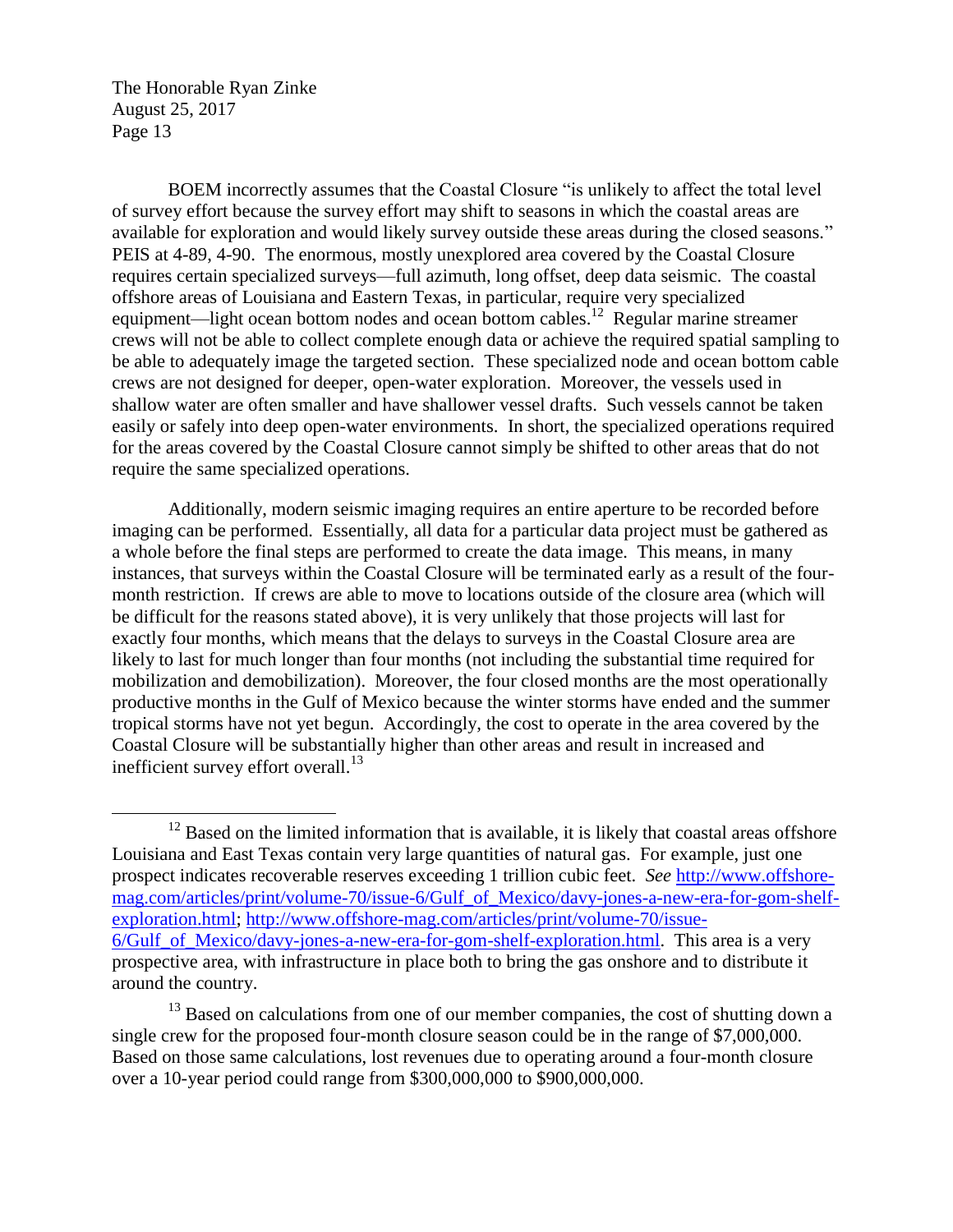In sum, for the reasons stated above and in our Draft PEIS Letter, we respectfully request that BOEM not adopt the Coastal Closure in the ROD because any speculative benefit (which is unsubstantiated) is far outweighed by the environmental, operational, and economic costs of mandating the Coastal Closure. The Coastal Closure is not supported by the best available science, it will not benefit marine mammals, it will result in overall increased survey effort at a much higher cost to operators, and it will hamper the ability of the U.S. to develop nationally strategic natural gas reserves.

Alternatively, if BOEM intends to include the Coastal Closure in the ROD, we request that BOEM, at a minimum, clearly state that the Coastal Closure is an optional provision that may be included on a case-by-case basis in future permits or authorizations at the election of the issuing agency. In this event, the ROD should also make clear that agencies may decrease the temporal and geographic scope of the closure if they elect to include the optional Coastal Closure in future permits or authorizations.

### **III. The "newly introduced" Non-Airgun HRG Survey Protocol presents serious operational and cost concerns, and has not been fully vetted.**

BOEM's Preferred Alternative C includes "newly introduced measures for survey protocols for non-airgun HRG surveys" less than or equal to 200 kHz (the "Non-Airgun HRG Survey Protocol"). PEIS at xi; *see id*. § 4.2.4.1.4. There are serious flaws with this new protocol and, in fact, it is not currently consistently applied (or applied at all) to the wide range of ocean users, including government agencies such as the National Ocean Service, that conduct these types of surveys. When proposing to broadly implement a new protocol, such as the Non-Airgun HRG Survey Protocol, BOEM must evaluate the wide variety of surveys and situations to which it will apply as well as the cost-benefit impacts associated with implementing new mitigation measures. Indeed, the type of equipment, platform types, and overall operational support vary substantially for different non-airgun HRG surveys employed in the oil and gas industry alone. However, none of this variability is evaluated in the PEIS nor is the Non-Airgun HRG Survey Protocol's application to different survey types and situations. The PEIS also does not consider the fact that many non-airgun HRG surveys are now conducted autonomously, which poses a major implementation impediment.

In addition, the proposed Non-Airgun HRG Survey Protocol presents serious safety and cost concerns, which have not been fully vetted. For example, adding protected species observers ("PSO") to the smaller vessels used for non-airgun HRG surveys will be challenging, costly to implement, and will present safety risks due to having more people onboard smaller vessels, in which many vessels used are supporting autonomous survey acquisitions. As to costs, we roughly estimate that the PSO portion of the Non-Airgun HRG Survey Protocol will result, at a minimum, in an approximate 5-20% increase in overall cost per individual survey. Unlike large airgun seismic surveys, these HRG surveys can occur as frequently as monthly, compounding the percent increase in cost and resulting in millions of dollars of added cost.